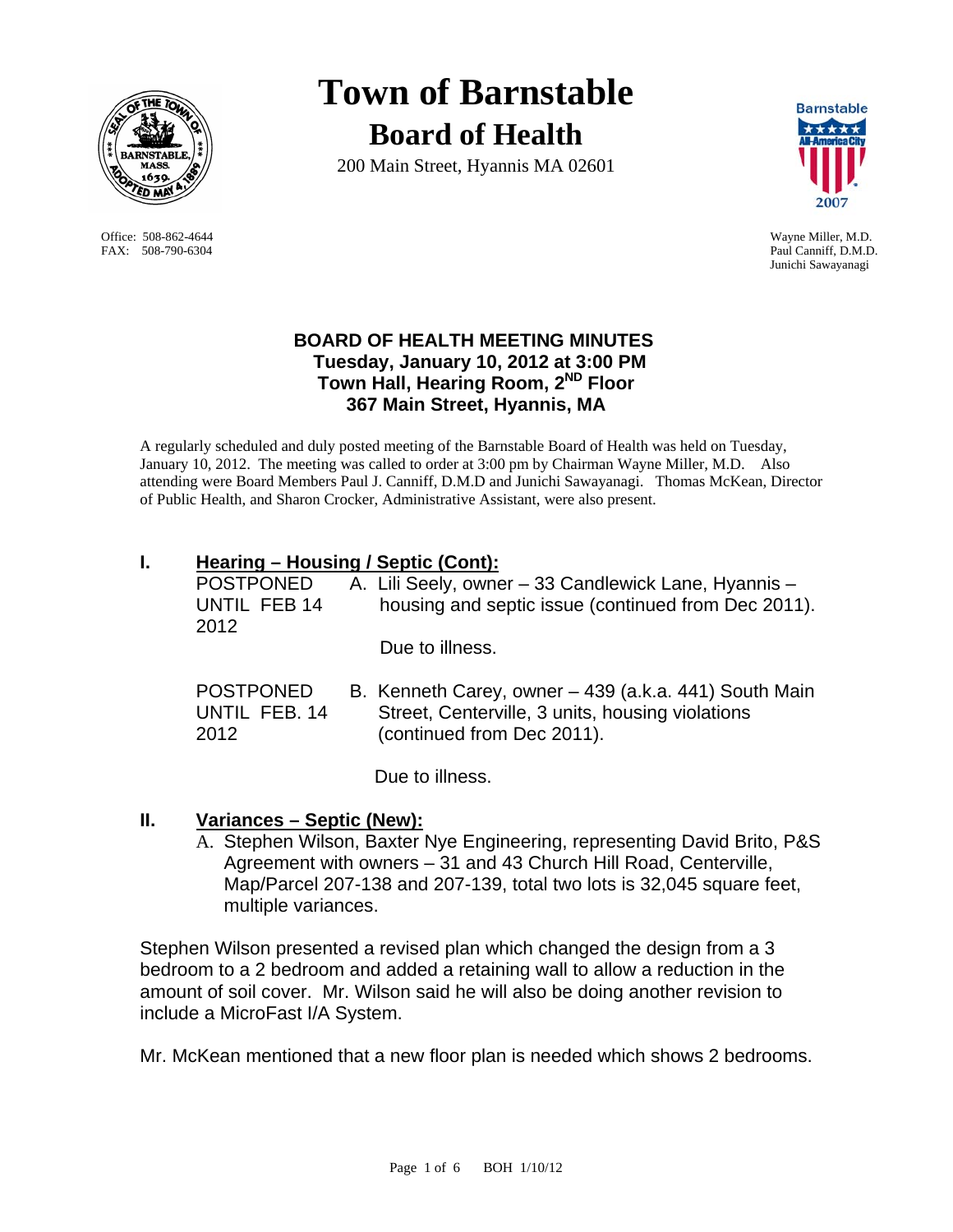Discussion was taken on this but it will be continued to the next meeting to allow thorough review of a new plan.

Nancy Snell of 38 Church Hill Rd stated the area usually gets flooded during a rain. There is a creek there that runs into Barnstable Land Trust property over on South Main Street and can run into the Centerville River. Her house has been there for 350 years and because of the high water table, there is constantly a little flow of water into the basement that has to get pumped out with a sump pump. Usually, the woods get completely filled with water and the brook overflows. In April of 2007, the Town was re-grading the road and it rained and it was particularly bad with a 1  $\frac{1}{2}$  feet of water in the yard and the water in the basement topped the furnace, and up to the floor boards in the kitchen. Their floor boards are now ruined – believed to be due to this. Mrs. Snell had sent in photos to the Board which were taken during that April 2007 flood and she has great concern with additional water flow to the area.

Another person in the area, Eben Johnson, spoke on the need to protect the area from additional waste water flow. His concerns included the ground water level, the active brook and the variances needed. He believes the standard requirements of setbacks should be held and no variances allowed in this wetland area. He noted that the marine life in the Centerville River has already changed due to the water quality and oxygen-deprived algae and adding more nitratenitrogen, along with the other household chemicals into an area which will leach into the stream and river is not advisable.

Shirley Fisher, works at the Historical Society, and agrees fully with Mr. Johnson's technical analysis of the area. She feels common sense would tell us that the wetlands on the property will eventually run into the river. The site is in a resource protection area, the property's house will be on a steep slope and will cause more ground water run-off.

Tom Nortz, one of the owners of Captain David Kelley House, agrees with the prior speaker and urges the Board to not approve the variances.

Dr. Miller interjected that some of these arguments are more applicable to the Conservation Commission and hopes the neighbors will attend the other committee's meeting.

Pete Fisher said he had been the Co-Chairman of the Centerville Village Plan which lead to the DCPC area. They were aware of the fact that the nonconforming lots would soon be considered for building since most of the buildable lots had been built on. The committee's goal was to maintain or improve the water quality. Rappin Osabata thanked the Board of taking careful consideration into the plan.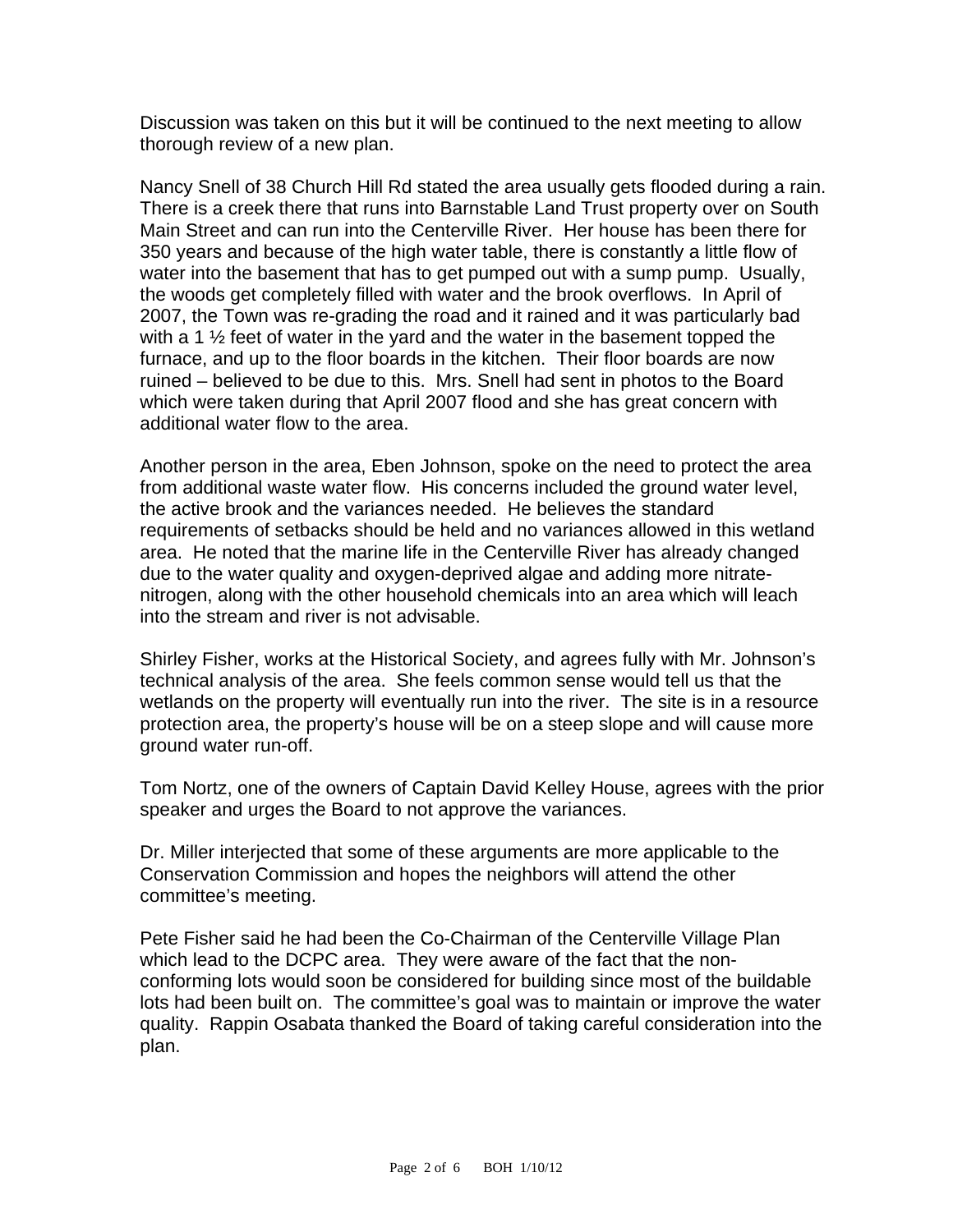Mr. Wilson expects he will have a new plan ready in a couple weeks and will bring in extra copies for neighbors who are interested in getting a copy at the Health Division.

The Health Division will also have information about the Microfast System available.

The Board will conduct a site visit on Monday, February 6, 2012 at 11:30am.

Upon a motion duly made by Mr. Sawayanagi, seconded by Dr. Canniff, the Board voted to Continue to February 14, 2012 will a revised plan showing an I/A Microfast System and a new floor plan. (Unanimously, voted in favor.)

B. Robin Wilcox, Sweetser Engineering, representing Daniel and Suzanne Penni, Trustees, D&S Penni Realty Trust – 58 Holway Drive, West Barnstable, Map/ Parcel 136-033, 44,500 square feet lot, subdivided in 1971 as Point Hill Realty Trust, requesting multiple setback variances.

The Staff did not have any issues of concern with the plan. The Board was comfortable with it as well.

Upon a motion duly made by Dr. Miller, seconded by Mr. Sawayanagi, the Board voted to approve the variances with following conditions: 1) A four-bedroom deed restriction is recorded at the Barnstable County Registry of Deeds, and 2) a proper copy of the deed restriction is submitted to the Public Health Division.

#### **III. Title V – Septic Inspection Review:**

Joseph Smith, Bennett Environmental Associates, representing Acworth Inn – 4352 Route 6A, Barnstable, Map/Parcel 351-039, two new septic inspections were done and passed. Original inspection failed on 09/09/2011.

Joseph Smith said he passed the system on 11/18/11, saw no reason for failure and he also reviewed the other report done by Capewide done on 9/9/11 which failed.

Dr. Canniff asked Mr. Smith whether he thought it may have been hydraulically overloaded in September due to a possible busy summer usage and possibly had the opportunity to dry out by November. Mr. Smith said he installed the monitoring point 8.5 feet below the surface just outside the leaching area and the monitoring well came up dry. The design is built for 660 gallons/day flow.

Mr. Smith also said the other report doesn't make sense because if there is hydraulic failure you usually see the D-box full and in the other report, the D-box was at the invert height which would be zero – no water.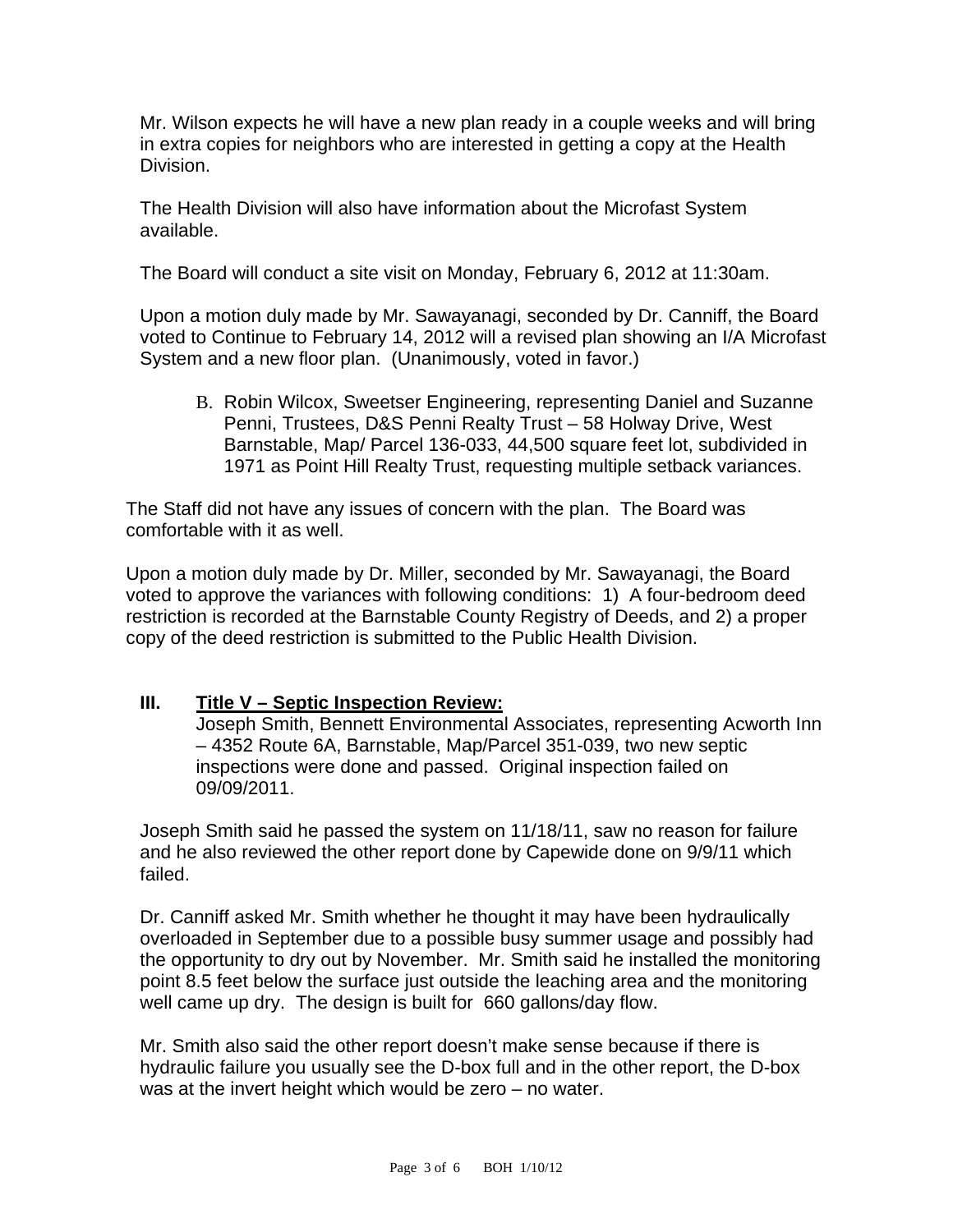Mr. McKean said the other report had run a camera down the eight laterals and reported seeing sand and water, the soil saturated.

Mr. Smith mentioned that you would see some water in the laterals due to the perforations in the pipes.

The owner had two inspections done the same day 11/18/11 by two inspectors which both passed. The Board explained that as this type of situation has been coming up over the last eight months, they normally want a year in between the two inspections. Mr. Smith had been unaware of this and asked the Board to add something in writing to the Health's web page to inform the public more. The Board said that would be done and it specify that it is on a case-by-case basis.

Mr. Smith may also check with Capewide and view the video from them. The two of them may then come up with the same conclusion, which would then allow the owner to know where things stand sooner rather than later as the owner is in the process of selling the property.

Upon a motion duly made to Dr. Canniff, seconded by Mr. Sawayanagi, the Board voted to rescind the request to have the septic system replaced within one year, and to do another septic inspection during the month of August or September 2012. The applicant is to come back to the Board at the 9/11/2012 meeting with the outcome. (Unanimously, voted in favor.)

#### **IV. Variance – Food (New):**

A. Kathy Murray, owner, Barnstable Market – 3220 Main Street, Barnstable, Map/Parcel 300-010, grease trap variance, has limited menu and is a small market.

Board Member Mr. Sawayanagi recused himself and stepped out of the room.

Kathy Murray was present, along with Roger Parsons, Town Engineer.

Barnstable Market proposed to use both the Big Dipper (a grease trap interceptor) and a 600 pound grease trap known as the Trapzilla which will be outside the building. There is a smaller one which holds 400 pounds of grease but they decided to go with the larger one.

Roger Parsons, Town Engineer, said that grease needs to cool down before grease can separate, therefore, he suggested the Trapzilla.

Kathy Murray said their three restaurants will all be maintained by the same contractor and the Barnstable Market will begin by being on the same schedule, emptied every six weeks, until they assess the actual need – which will probably be less frequently.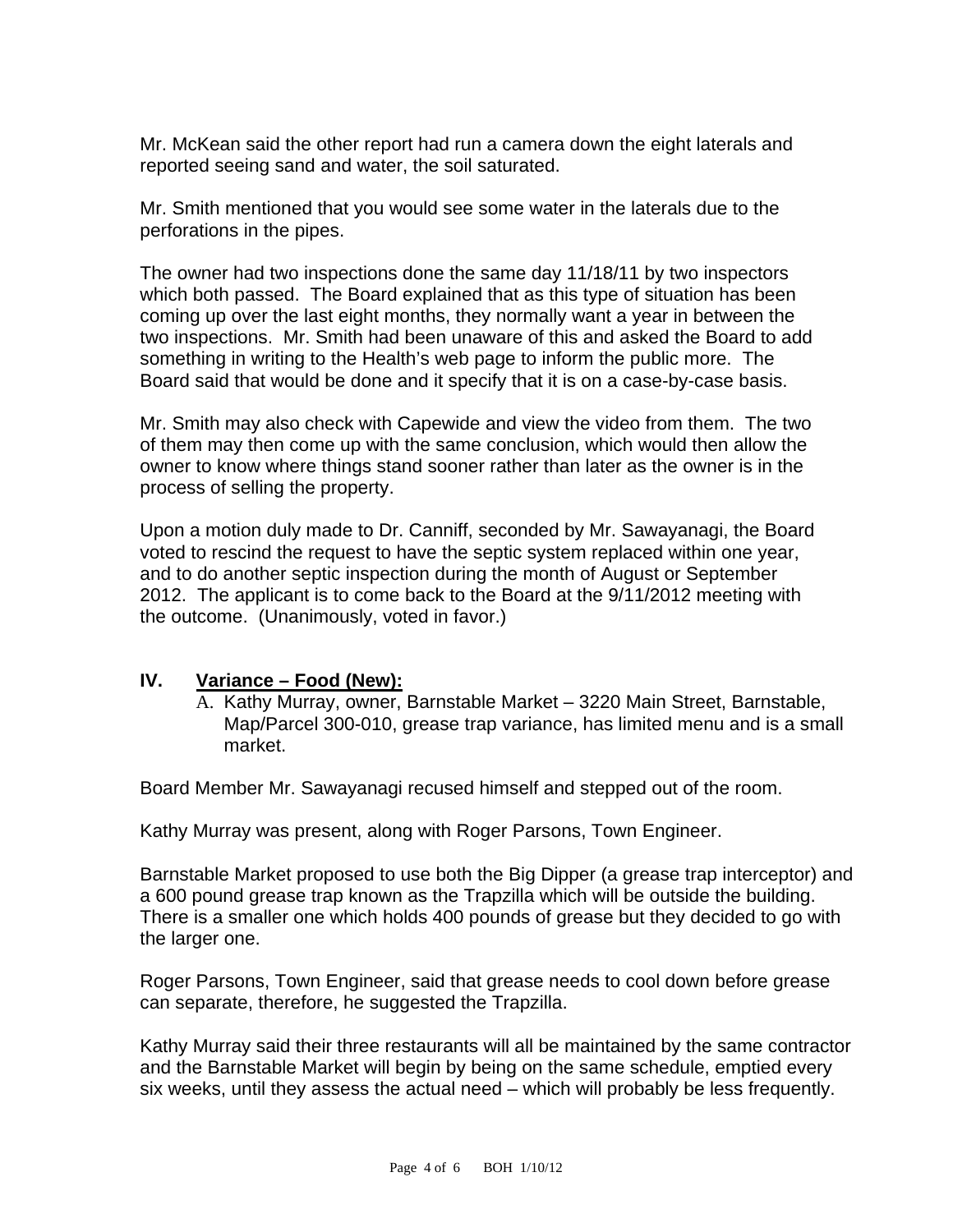Upon a motion duly made by Dr. Canniff, seconded by Dr. Miller, the Board voted to approve the grease trap variance with the condition that Roger Parsons, Town Engineer, will take a look at the grease situation for the first two months. (Unanimously, voted in favor.)

B. Attorney David Lawler representing Mary Phelps, owner of Earthly Delights – 15 West Bay Road, Osterville, Map/Parcel 141-016, request for two variances: toilet facility and outdoor dining.

Attorney David Lawler and Mary Phelps presented their variance. David Lawler, Esq. said the property has had benches and seating much before Earthy Delights – probably for at least 20 years. Mary Phelps never realized it was to be viewed by us as outdoor seating with the increased toilet facility. The owner did write a letter stating the seats are not exclusive to Earthly Delights. They do have employee bathrooms. The menu is take-out. They presented a petition with 240 signatures as well.

Upon a motion duly made by Dr. Canniff, seconded by Mr. Sawayanagi, the Board voted to approve a toilet facility variance to allow the 12 outdoor seats. (Unanimously, voted in favor.)

C. Jason Berg, Panera Bread – 790 Iyannough Rd, Hyannis, Map/Parcel 311-092, request for toilet facilities variance with additional seating.

Jason Berg presented a floor plan and stated that Panera Bread has 75 restaurants and the Hyannis location is the only one which has a separate employee bathroom. Mr. Berg said that their employee bathroom is seldom used. He fully plans to meet the plumbing code's requirement. Mr. Berg said it was not cost effective to keep one of the bathrooms as it would prevent the necessary increased seating needed to meet the revenue demand.

Mr. McKean mentioned that the staff is not opposed to a unisex employee bathroom. The policy exists because in the past, a restaurant had run into the lack of toilet facilities and unsanitary conditions developed.

The Board would consider a proposal to change one to a unisex employee toilet facility and convert the other employee bathroom to be accessible to both the public and the employee.

Upon a motion duly made Dr. Canniff, seconded by Mr. Sawayanagi, the Board voted to approve the request of eliminating two employee bathrooms for additional seating. (Unanimously, voted TO DENY).

 (They may return to the Board to propose that one employee bathroom be converted to a unisex toilet and a second employee toilet facility be converted to be both public and employee use.)